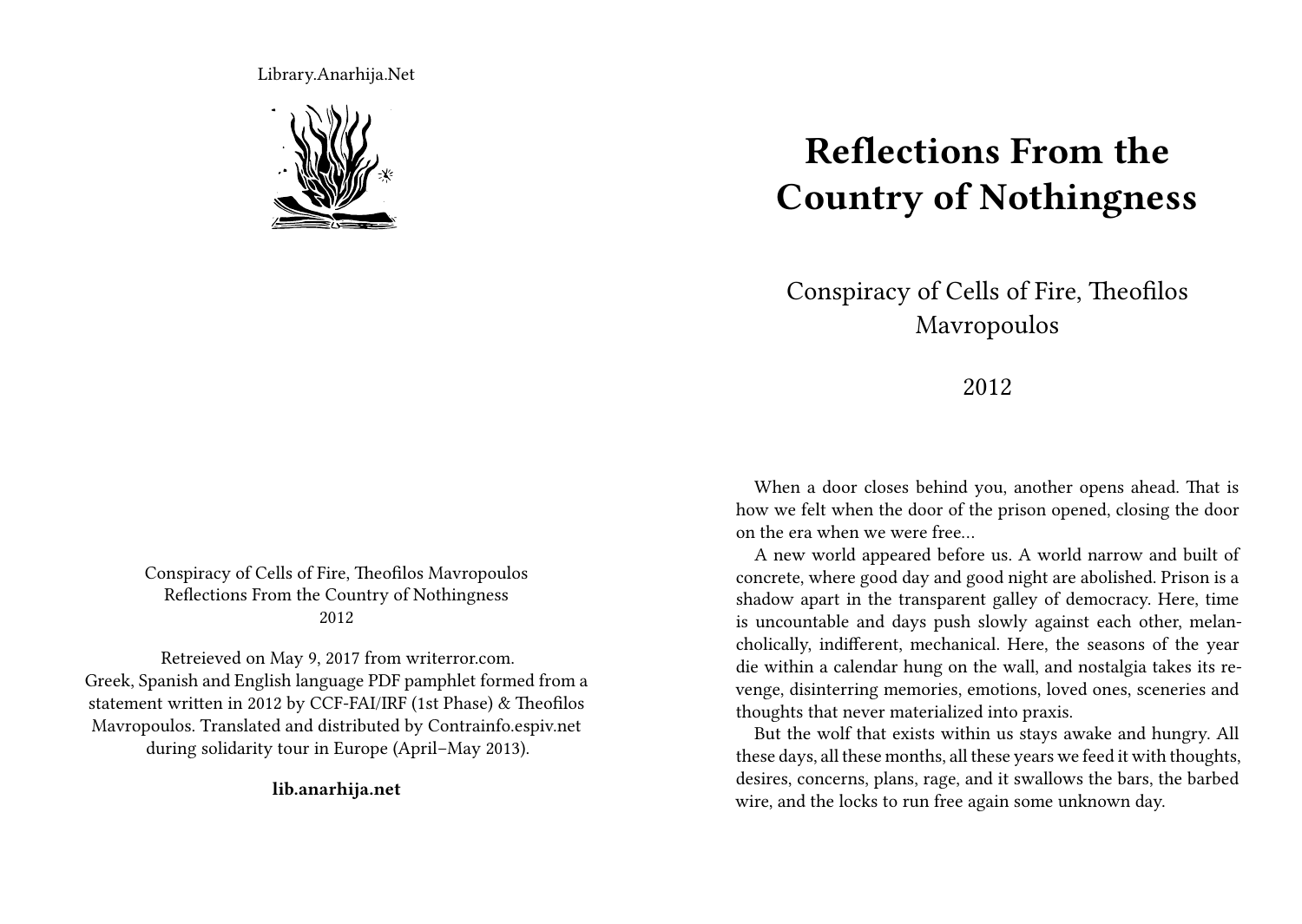Until then, in prison, the wolves of negation move alone among the multitude of shadows around them. Because the majority of prisoners are miserable shadows of people, for whom prison becomes their only homeland.

Those who live outside the walls should keep in mind that prison, beyond walls, bars, numbers, locks and uniforms, is built of flesh and bone. It is a living beast that exists within the prisoners themselves. It speaks their tongue, copies their gestures, loves their lies and, at night, locks them up. But it wears no uniform, carries no keys or batons, because the prisoners are their own prison-guards.

Here, then, in the country of nothingness, false idols are torn down and myths disappear, leaving behind a humble and cowardly truth.

Before crossing the threshold of prison, we had been seduced by the magnetism of the social margin and the lawbreaking sociology of its image. We had fed ourselves the musty old myths describing the world of prison as that mysterious place wherein the inhabitants may be the vanguard of anarchist insurrection. Especially in Greece, this damned myth of the 'revolutionality' of prisoners is very popular.

There exists an entire anarchist subculture that produces and sells to itself an embellished and idealized tale that speaks of the dignity of prisoners, of their honor code, of their unsubmissive combativeness, of their insubordination. A romanticized fiction concerning alleged combative prisoners cut and pasted to the measure of the anarchist imaginary.

However, all of this anarchist subculture that sanctifies prisoners and projects them the new revolutionary subject has been fed and sustained primarily by people who never had the bad luck to relate with the circles of prison inmates and confirm their passive rottenness. For this reason, this imaginary product is sold with smart quotes and vague words centered on the fiction of the 'instinct of rebellion' in prisoners. This is how stories about prison and its soci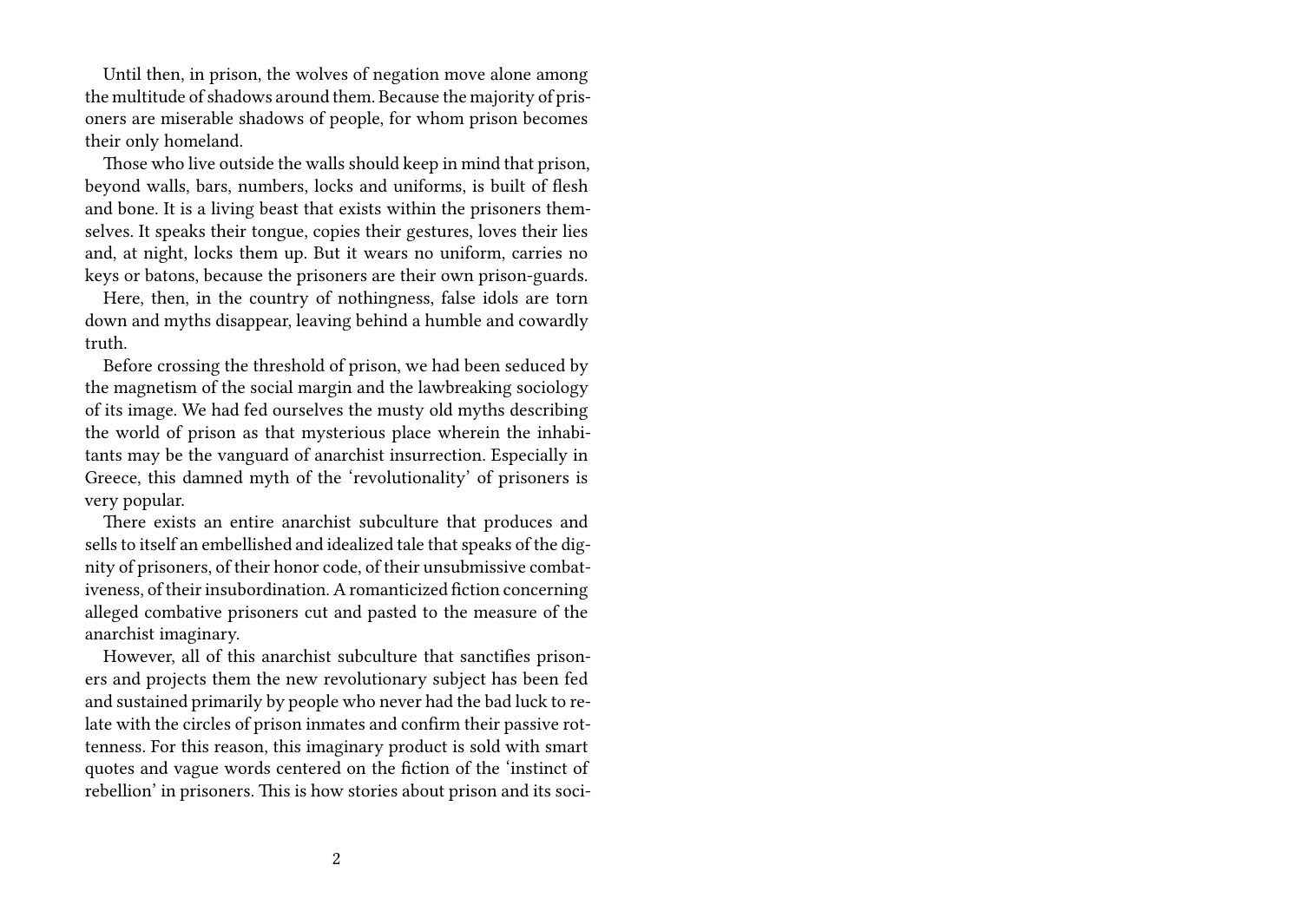Nothing beautiful survives in here, beyond one single thought: that of escape and the demolition of every prison.

Only on the ruins of prison society will the black rose of negation flower.

Thus, we are sure of one thing. Among the prisoners we have found behaviors and attitudes that are hostile to our values. We have met many persons who are an ocean apart from us in perceptions and dignity. There are also more than a few prison inmates to whom we would show no amount of mercy for all the shit they've done. Even so, there is not one person — not even our worst enemy — who justifies the existence of prisons. We despise the pseudo- courtesies of humanitarianism. Prison is an enduring torture, a psycho-machine that feeds on memories, emotions, flesh and bones. And to those who hasten to ask 'what will we do with the rapists, the pimps, and all that type of trash…?', the answer is simple. The question is not if these scumbags 'deserve' to be in prison, but rather if we ourselves can ever accept the existence of prisons. What's more, there is always the wonderful violence of the right to take the law into our own hands. Thus, everyone should think about whether they want to be part of the construction of a society whose monuments are prisons and courts, or a destroyer sowing the whirlwind that will tear down every institution of captivity, freeing thoughts, emotions, actions… For the constant anarchist insurrection…

Koridallos prisons, October 2012

*Conspiracy of Cells of Fire, first phase, Theofilos Mavropoulos* FAI-FRI

ety are shaped and forged to line up with the 'ethical' beliefs of the traditional anarchist space.

For example, the repulsive mentality of prisoner is often hidden behind the beautiful fires of prison riots. What is often missing in the eclectic historiography of 'prison struggles' is that even during riots the majority of prisoners, instead of searching for a way to flee, seek only to sack the prison pharmacy and get high on psychotropic drugs. Meanwhile, there is no shortage of 'grudge matches' over heroin and economic debts. In parallel, the society of prisoners is based on the same idols as the society of the legally 'free': hierarchy, racism, snitching, religiosity, hypocrisy, servitude… It is a mirror held to society on a smaller scale. Thus, everything here on the inside is compressed. Here, nothing and nobody is hidden. Snitches circulate without any difficulty, prisoners humiliate themselves to gain the favor of the powerful, friendship and dignity are easily sold for a dose of heroin, violence against co- prisoners becomes a sign of Power, and lies and cowardice triumph in the supposedly 'hard' world of prison, while the will to live is postponed indefinitely.

This is the immutable reality of the Greek prisons. There is no space for pity, nor for solidarity. We don't feel pity for those who have sold their skins and turned pathetic, nor do we show solidarity with those who passively accept their captivity and chains.

Unfortunately, several anarchists suffer from an ideological rigidity and believe in the metaphysical 'revolutionality' of prisoners. Perhaps it is one way of theirs to respond to the extreme workerism of the communists, placing the prisoners and the lumpen proletariat as the revolutionary subject on top of the podium… But metaphysics has nothing to do with anarchists of praxis. We never liked those 'sacred prayers' that await the awakening of the 'others.'

One of the greatest forms of violence against individual liberty is this dogmatic certainty of class subjects. By seeking to ally ourselves with other social sectors it is as if we recognize the social identities that Power itself distributes. Every presumed social class,